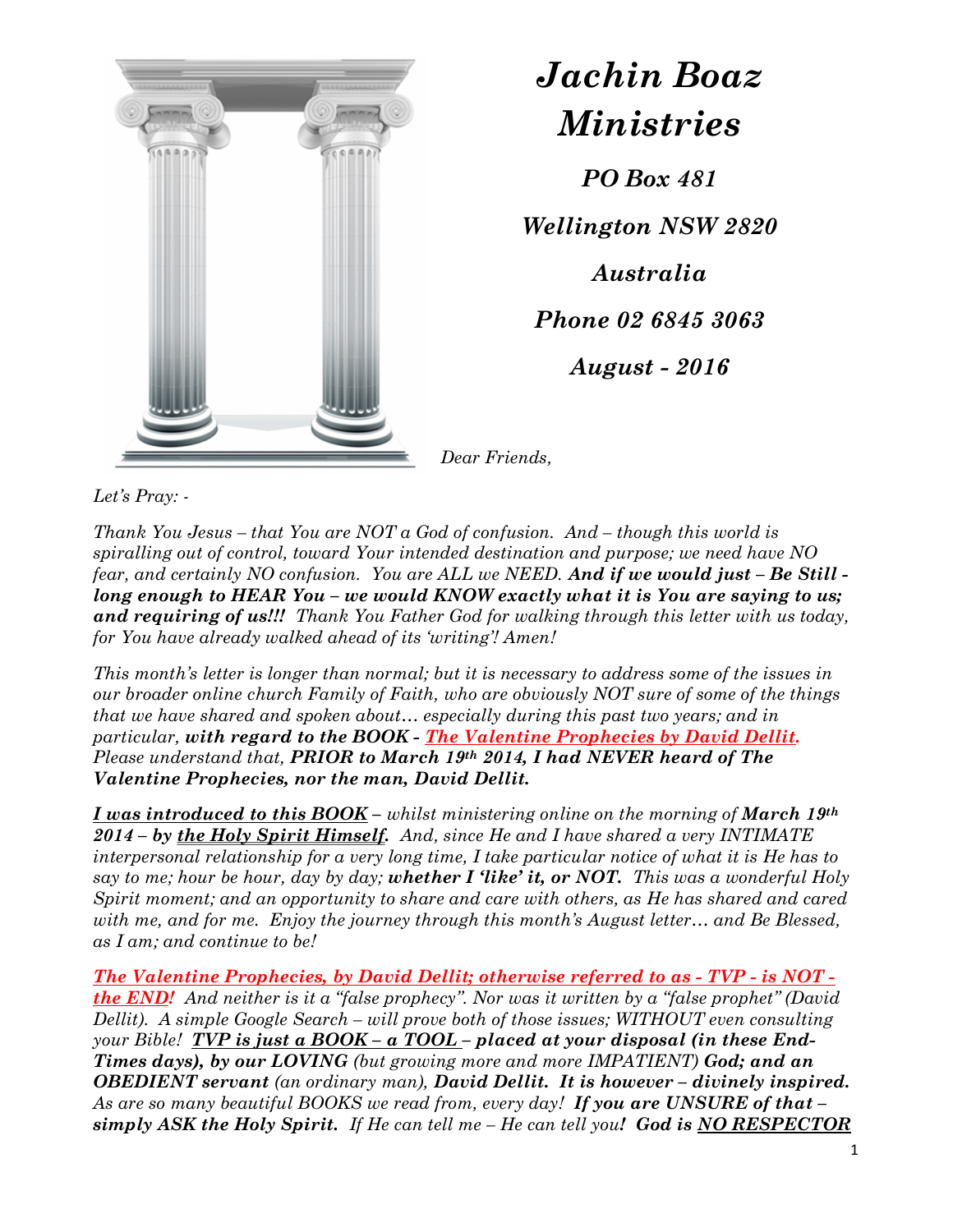of persons. David Dellit does NOT have any MORE, of LESS - claims to divine revelation than you or I do. This is about INTIMATE personal relationship – and TRUST!

It is a LOVE LETTER of CORRECTION from the YEARNING heart, of a Heavenly Parent, for His erring, wayward children. He CALLS us BACK to Himself; and reminds us of the consequences of DISOBEDIENCE; should we so choose to continually IGNORE Him! I am NOT sure where the notion of FALSE Prophecy comes from… for I see NO PROPHECY claimed here. **I see a LOVE LETTER!** So, how could THAT be FALSE? There is NO claim in TVP - which we are watching and waiting for; to COME to PASS; save the RAPTURE! But we have KNOWN about that for 2000 years now. And the ONLY "Jesus" this book talks about, is OUR Jesus Christ; the King of Kings, and Lord of Lords. So David is NOT peddling "another god"… which rules OUT a FALSE god. Amen.

TVP is however – a series of CORRECTIONS (but - NOTHING NEW; you will find them ALL in the pages of Scripture) – re our wandering ways; and a SUPER-SIZED dose of LOVE, from our Father God - who LOVES us so much. God KNOWS how close His RETURN is - and He does NOT want for you to be left behind. Consequently, TVP is an URGENT WARNING (reminder) – to REPENT – before it is TOO LATE … (Again – NOTHING NEW – just a REMINDER of what we have chosen to IGNORE in our Holy Bible). So He CALLS us BACK to our FIRST LOVE – Jesus. He (God) asks us to share INTIMATELY with Him, and His precious Holy Spirit; sweet, sweet, daily communion; just as LOVERS do. Will you HEAR Him? Will you say I DO - to your soonto-be Bridegroom? I pray so!

Have you ever noticed how God; in ALL of His **omnipotence** (God is all-powerful; God is sovereign and His power is infinite and limitless); **omniscience** (God is all-knowing; God's knowledge is  $TOTAL - past$ ; present and future); and **omnipresence** (God is all-present; there is NO location where God does NOT inhabit) – (He – God) continues to USE the ORDINARY things of this world, to achieve His EXTRAORDINARY plans and purposes? Yep – ORDINARY - books; written by ORDINARY men and women! And – it takes the Power of the Presence of the Holy Spirit, to make intercession with OUR spirit, to bring to LIFE the MESSAGE; detailed throughout the pages of 'which-ever' divinely inspired BOOK; God has 'drawn you to' - at any particular moment, in your spiritual journey. I thank God every day of my life, for the men and women He has USED to speak into my life; via their **divinely inspired writings; ("divine inspiration" is**  $\cdot$ REVELATION that is revealed, or disclosed, via communication with the Holy Spirit); in numerous BOOKS; and there have been many. ALL of which I have rightly divided, against The Word of God; just as He asked me to do! (And He expects NO LESS of YOU).

Word of Advice! BEWARE - to NEVER let the MAN (the scribe) - get in the way of the MESSAGE (the divine revelation)!!! Remember – God will USE a DONKEY if He has to! (Numbers 22:21-39). ASK of God – what it is He has to say to you; from the current pages of the BOOK you are reading. Then sit QUIETLY to HEAR His response  $-$  and be QUICK to OBEDIENCE; instead of judgement, and criticism! The SCRIBES are NOT perfect!!! They are just ORDINARY people like you and me; and Peter, James and John of old. They have simply been OBEDIENT to PEN what the Holy Spirit has spoken. Have you?

TVP is NOT the END – but a SERIOUS and URGENT warning at the beginning of - The End... as we KNOW and understand the days in which WE live. Understand this... the  $END$ -TIMES began at Calvary! So – the reason I refer to our times as - the End of the End-Times, is just that... we are at **THE END.** It is almost midnight, on God's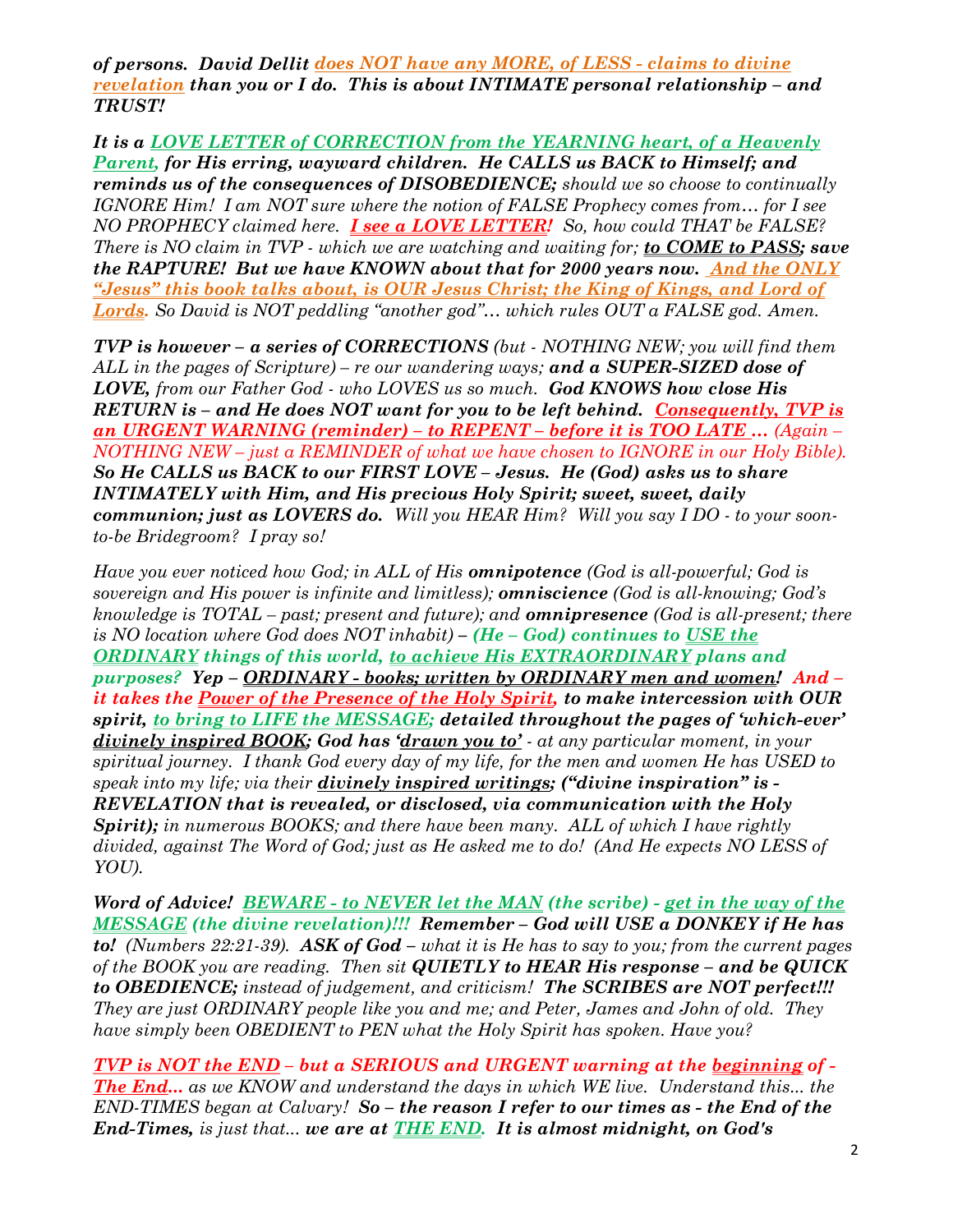calendar and clock... and very soon the Lord will appear in the clouds – just He left – and CALL us unto Himself. To HEAR your name CALLED means you will have to KNOW Him, who CALLS. My sheep KNOW My voice... He said. Do you? If you do NOT KNOW His VOICE, you will NOT HEAR Him when He CALLS; OR when He gives you daily instruction; OR will you KNOW how to rightly discern, and divide, the revelation TRUTH (or not), which you are reading?

God is NOT done with you yet! TVP is NOT the end of the journey. It is but the beginning. Once you have REPENTED and RETURNED to your FIRST LOVE, (just as He requests of us in our Holy Scriptures; which we have MOSTLY ignored  $-\underline{the}$ reason God requests this of you AGAIN - in TVP; for this is His REMINDER to us who will HEAR Him)... you will develop a very INTIMATE relationship with Him. TVP is simply God on a mission; going after His LOST - defiantly rebellious children; and once you have returned to your **FIRST LOVE – Jesus** – and you understand the **INTIMACY** of the relationship; He will then instruct you further, in the things that He would have for you to DO; today; tomorrow; and every day – from the very pages of His Holy Word! He and His Word are inseparable; just as you and the Holy Spirit will be. And the INTIMACY you share will be as ONLY lovers understand. Amen!

Once you have returned to  $\lim_{x\to y}$  - your FIRST LOVE – your 'beak' should be in His Book – The Bible. TVP will have done its job!!! It is NOW time to PASS ON what you have learned from TVP. By means of this invaluable TOOL – The Valentine Prophecies; you get to bless the **'eternity'** of anyone else, who would take the time to listen; anyone who is NOT in the right place with their Lord; who you know, that Jesus Christ is NOT - Lord of their life. TVP then becomes a "sword" in your hand; a TOOL to attract serious attention; to pass on to them, the same URGENT message, as has gotten your undivided attention. Don't put God in a BOX. TVP is NOT the end of the story. It is but the beginning of ONE of the stories; of the End of the End-Times. God is very busy  $\cdot$  and  $\text{-}$  so should you be. There are people all around us going to hell in a hand basket – all by themselves – and it would be wonderful to think that God could get their attention,  $via$   $TVP$  – just as He has gotten yours. SHARE the BOOK! God will direct your steps to those whom HE has DRAWN to Himself; if you ASK Him; and FOLLOW His instructions!

Once God has you BACK where you belong  $-$  in His INTIMATE arms of LOVE – gazing into His very engaging face... you will HEAR every word He has to say to you. And when you do... you will RECEIVE from Him your DAILY instructions. (You and He together, may go on to write many OTHER stories!) They will differ greatly from mine; your partner's; your  $\emph{church leader: David Delhi's: and everybody else: who is **HEARNING and HEEDING** God's$ daily instructions. However - YOUR '*anointing and appointing'* will be NO less significant to God, in assignment and application, than His instructions are to me, or to David, or to anyone else that God has set an assignment. God's instructions to us are NOT about how MUCH we get to DO for Him  $-$  but – about how OBEDIENT we are to His prescribed task. It's about how INTIMATE and UNIFIED our relationship is!

God is a rewarder! He is our Daddy! You have ALL been a child – even if not a parent... and so you KNOW without doubt – that your OBEDIENCE, or NOT – has brought you "rewards" ...either good or bad... from your earthly parent/guardian. How much MORE – will our Heavenly Father do for us – His children; when we **OBEY His instructions.** HEAR Him – and DO as He ASKS. It's called OBEDIENCE!

The WHOLE world will NOT be SAVED. Jesus KNOWS that. He has ALWAYS known that. And He has TOLD us that throughout His Word  $\ldots$  The Bible. He made it VERY clear – that when He returns for His Bride (us – the INTIMATELY OBEDIENT church)... He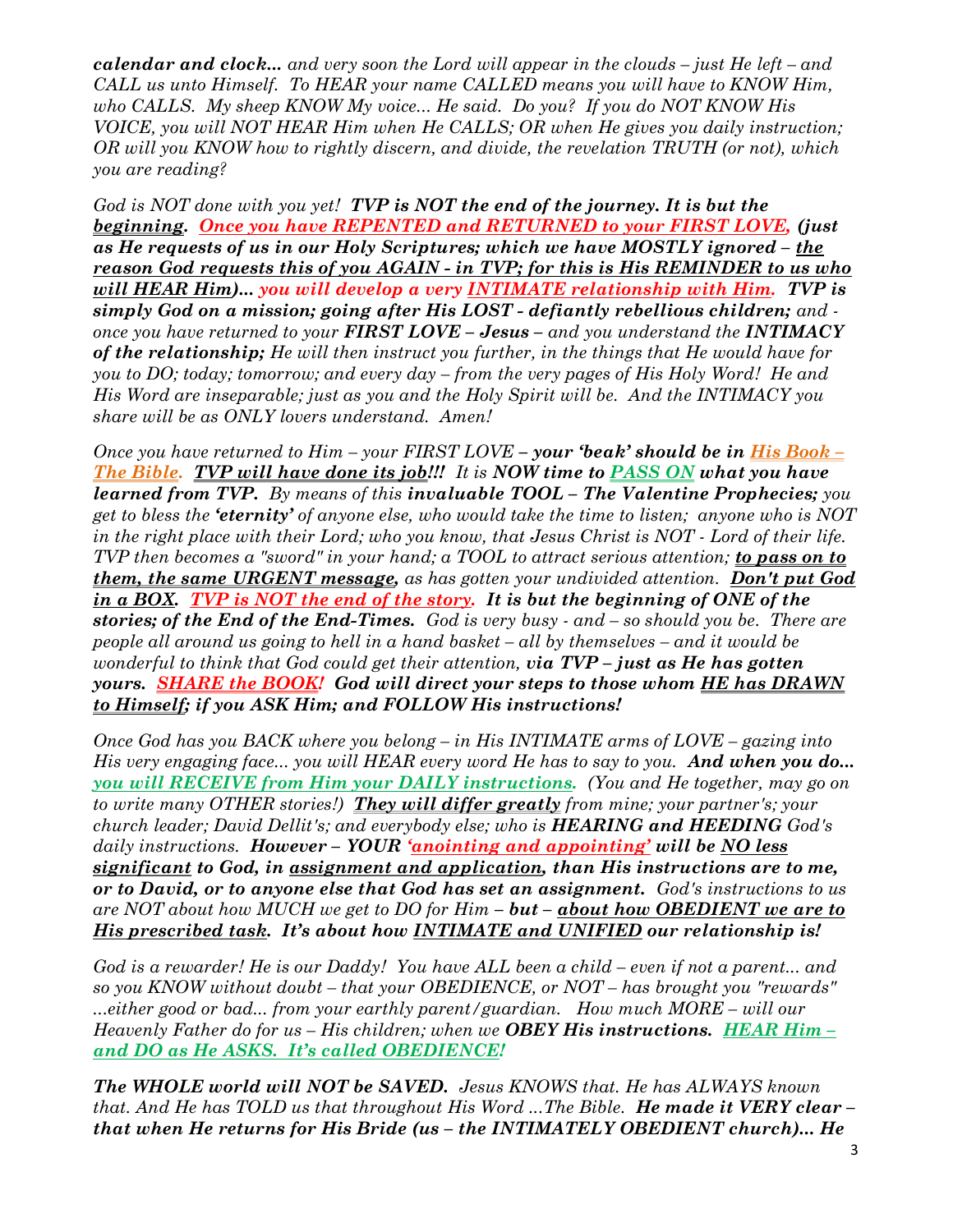would find  $FEW$ . He gave us plenty of warning and word pictures... like  $\ldots$  "as in the days of NOAH... so it will be". Well – if you are **NOT familiar with the details of the** NOAH story... let me remind you, that God settled for EIGHT people; plus every species of His animal kingdom. (The animals won; DISOBEDIENCE lost; Selah! You might need to stop and think about that for a minute.)

 $Now-I don't think you have to be very brilliant at mathematics to work out that **EIGHT**$ people saved from that FIRST time - destruction of the entire world – was NOT a GREAT number. BUT – it was an OBEDIENT number. And that is ALL God is concerned with. **OBEDIENCE** – via REPENTANCE! Do you LOVE Him enough; and respect and honour Him enough; to be OBEDIENT to His instructions? NOAH was! And it saved his life, and the lives of his family members. What about your life? What about the lives of your family members? Where will you spend your "forever"... your eternity? Since you have MOSTLY ignored His Word; (yet He cares enough to want you at the Marriage Supper Table;) …He got the attention of David Dellit, and requested that David send you an URGENT WARNING – reminding you of your name card – that He hopes will READ - YOUR NAME! Your CHOICE! That warning came in the form of TVP!!!

REST! Yes – God says to - Enter into His REST! But His REST is NOT a place of compliancy; apathy or inaction. It is a place of  $\overline{PEACE}$ ! God is as busy NOW as He ever was; or ever will be. (He does NOT change – remember? He is a creator – and you would only have to enquire of the astronomers to KNOW that He has gone on creating... SPEAKING into existence... whatever it is that He wants; whenever He wants it. What God SAYS – God SEES! He is sovereign! Selah!)

However - He does need to use a "proverbial" BOMB to blast us – His church – out of our state of apathy and compliancy, and into being "busy" in preparation for His return. And "that" BUSY ...translates – "Enter into His REST" – or – "Be Still and KNOW"; in your shared INTIMATE relationship with the Holy Spirit – so you KNOW that you KNOW, what it is He is saying to you. When you are in that place of REST and KNOWING with God, you have His PEACE ... PEACE from God; PEACE of God, and PEACE with God. No matter what changes in your circumstances  $-$  you will be totally YIELDED; UN – wavering; SUBMITTED, SURE and STEADFAST! You will have become UNITED in sharing the beautiful ONENESS of that intimate spiritual relationship, and that in turn will make you TOTALLY trust-worthy. When God KNOWS He can TRUST you with the secret things – He will share with you ALL that "your" heart desires – and His! Wow! What a precious place to be. Are you at THAT place with God? Can He TRUST you with the secrets of His Heart?

When you are "that" SUBMITTED to God... and you walk in minute by minute obedience to His voice; you then walk with boldness and confidence, and Holy Spirit covering; and you are TOTALLY protected by God. Why? Because He promised! **Amen.** BUT – it is NOT  $\alpha$  "free lunch" so to speak. The ONLY thing in this life that is FREE is our SALVATION. It may be FREE but it is NOT CHEAP. It COST Jesus His life. He literally DIED for your redemption.  $So - YES$  – your salvation is  $FREE - but ONLY$  as you DO something - about making it YOURS. You cannot remain INACTIVE and expect that everything will work out just fine. It will NOT!!! You will forever have CHOICE. God made NO puppets. He made people; and He gave them FREE-WILL! What you CHOOSE to do with His gift to you  $-$  by using your FREE-WILL to choose to **OBEY Him – or NOT – will determine where you spend your "forever".** You are a spirit; and your spirit lives on FOREVER; either in Heaven, or in Hell. Your body will die and decay, but that is NOT you. You – are the spirit of life - which He breathed into you, when you were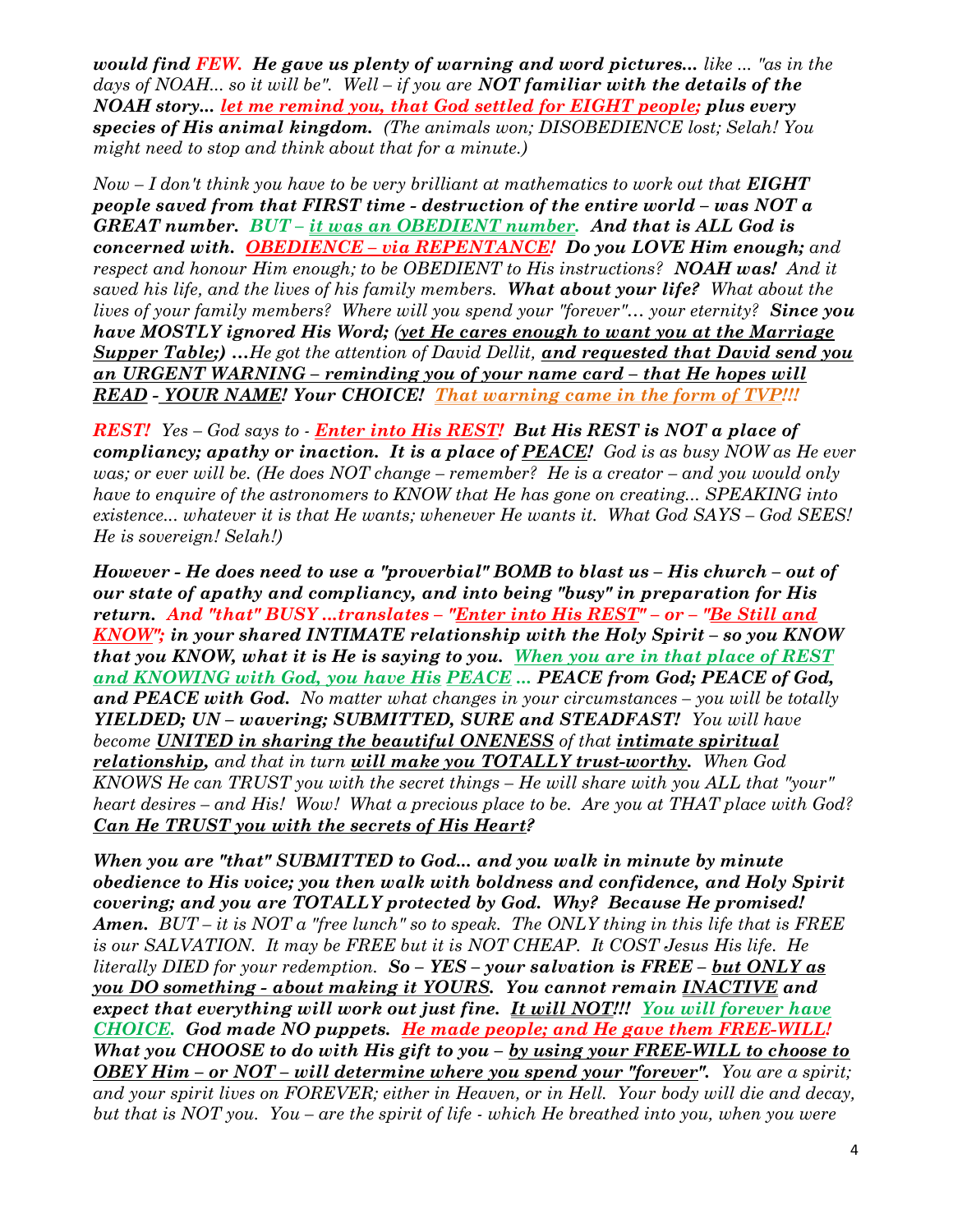born. "THAT" spirit of life, (or death; your choice) – will live on forever, in what we know,  $\mathbf{a}\mathbf{s}$ ETERNITY. That CHOICE forever remains YOURS to make. And you do NOT have long left - to MAKE IT!!!

Returning to the beginning of this letter... God has instructed David Dellit to pen The Valentine Prophecies to URGENTLY WARN His world (this reminder is necessary, because we have ignored His prior warnings, by the OLD and NEW Testament prophets in Scripture); and His church in particular; of their impending danger, if they DO NOT HEAR and HEED His warnings, in these End of End-Times days. He likens this warning to the parable of the ten virgins – where five were WISE and READY for the Marriage Supper; and five were NOT. They were FOOLISH and UN-prepared. Five were OBEDIENT and five were DIS-obedient. Five were welcomed IN (obedience); and five were locked OUT (disobedience).

Once you have read TVP; HEARD and OBEYED God's instructions to you; to get upclose-and-personally INTIMATE with Him; STAY in The Word of God; and do NOT stray ever again!!! Time is very short. Your OBEDIENCE, to ongoing Holy Spirit instructions, will balance the books for you; and your eternal destiny, and destination; Heaven. And since TVP is an URGENT WARNING from God for this seriously LATE HOUR... it is your responsibility to PASS ON - to ALL who would RECEIVE from you (and KNOW that – that number will be very FEW; Jesus said so)... that they TOO may prepare, and in turn share, and warn others... as the Holy Spirit so LEADS. This should remain a 'revolving door' – so to speak.

Is it the ONLY DOOR? Absolutely NOT! God has spoken to many persons with warnings for His End-Times church. God calls those persons "watchmen"... and He has them placed all over His prophetic walls... dotted all around the world. He ALWAYS has had them. He ALWAYS will have them… until He returns to rule and reign with us; Himself! Hallelujah! He has given gifts of varying descriptions; of anointing and appointing; to various persons; for reasons He sees fit to give. None of our business! That is God's business... to whom He speaks, and what it is He says to that individual **person, and WHY!** It is OUR job to KNOW ONLY what it is He says to US... and what it is He wants for us to DO, or NOT to DO, with our instructions. God gives the SIGNALS! Not us. He is in charge of the RED, GREEN and AMBER lights! And if you do NOT KNOW His voice – you will totally MISS His instruction... and you may find yourself "running  $\alpha$  red light" so to speak. You hold the KEY to that door. LISTEN to Him and ONLY DO as He says.

\*\*\*\*\*\*\*\*\* He (God) may give someone else a word on your behalf... but ALWAYS take that "word of advice" back to God for confirmation. He will NEVER instruct someone ELSE on your behalf, without also giving YOU confirmation. God is about INTIMACY... with YOU! He is not into second-hand INTIMACY. So – do NOT be relying on someone else's (second-hand) instructions to you; as being YOUR instructions from God. Ask God what He wants for YOU to DO or SAY - yourself! And then – BE STILL – long enough to HEAR His reply. He simply LOVES COMMUNION. Don't ROB God of your presence, by leaning on someone else's understanding, and knowledge. Rightly divide, remember! \*\*\*\*\*\*\*

For the past two years – plus, I have encouraged you to **READ and HEED an URGENT** message God sent to us in these End-Times, scary days. The Holy Spirit introduced me to it (TVP) on 19th March, 2014, and I have faithfully passed that URGENT WARNING on every day since.

Why? Because...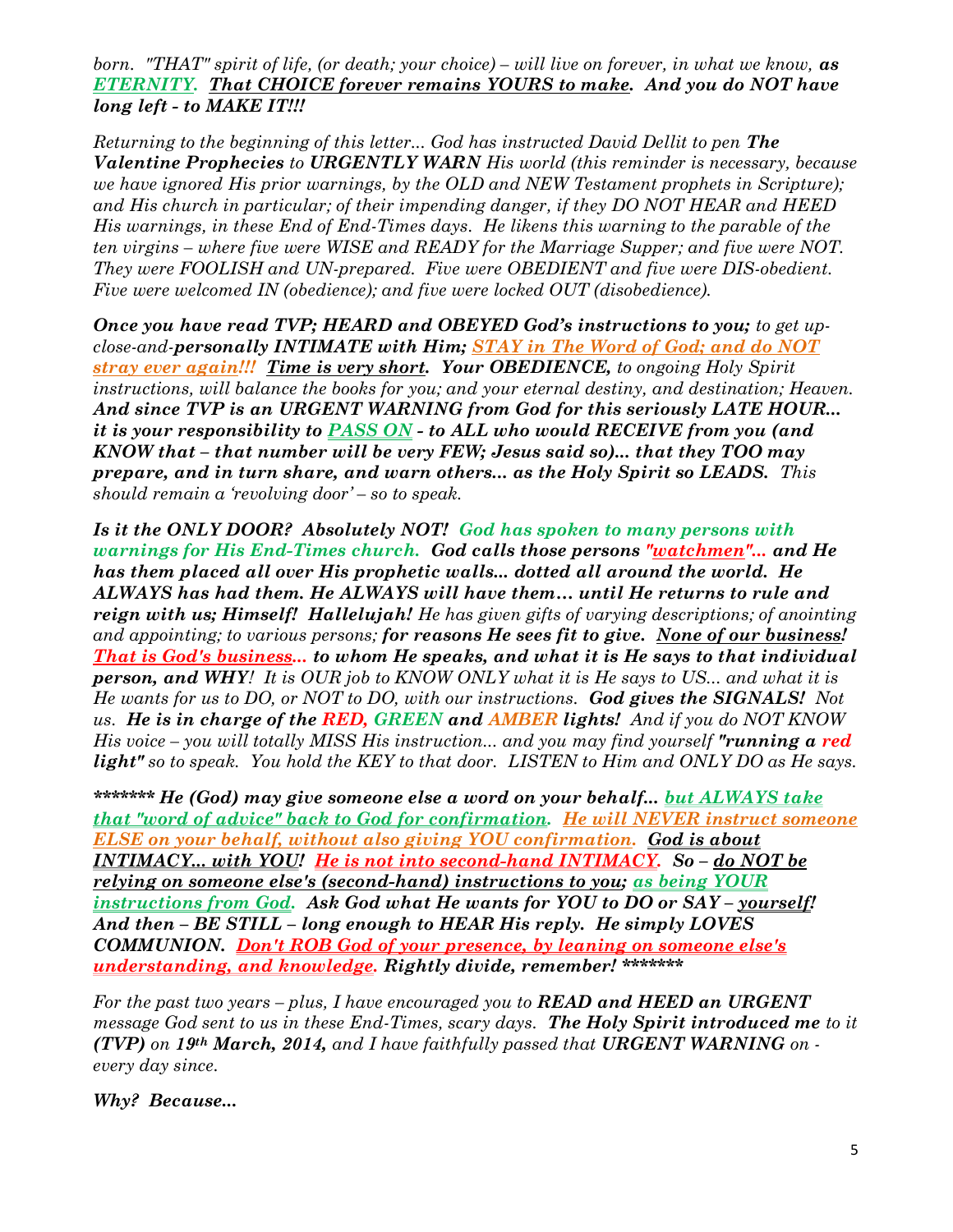1. It is a LOVE LETTER from God to His kids.

2. It explains the "path" He expects us to take BACK to Him – Repentance via Intimacy!

3. It instructs us to RETURN to our FIRST LOVE – Jesus and His Word – The Bible!

4. OBEDIENCE - always pleases God, and will bring to you ETERNAL rewards!

TVP is NOT the answer... Christ is!

TVP is NOT "The Book"... The Bible is!

David Dellit is NOT God … God is!

TVP is just another "TOOL" God chooses to use, in these very LAST days of life on earth, as we now know it. And David Dellit - is NOT the ONLY man God has ever shared INTIMATE revelation knowledge with; he's NOT the FIRST and he won't be the LAST. David is but ONE of many watchmen, on the WALL of End-Times days. Don't be guilty of putting God in a BOX. He is infinite! He cannot be contained. So quit trying. Enjoy your newfound FREEDOM in Christ, and the **INTIMATE** and UNIFIED relationship, you now enjoy with the Holy Spirit, due to the very useful TOOL (TVP), God sent to you - to get your undivided attention. But DO NOT ignore the other TOOLS He chooses to use, as well!!! God is NOT through with you yet. And He will NOT be, until you see Him in the clouds – as He calls you home, very SOON, to the Marriage Supper Table in glory.

Meantime, every single day, you will have to sit snuggled up with Him (as lovers do), and HEAR what He has to say to you, as He affirms His LOVE for you; and empowers you to go on in His strength, to DO with Him, and for Him, as He confirms in your spirit  $-$  TODAY! And  $$ every single day - He will give you FRESH MANNA (food; instruction; revelation). And He (God) can, and will, use a number of different TOOLS to bring you repeated confirmation, that you have HEARD His voice correctly. Keep your spiritual antennae up and finely tuned... or you will MISS His instruction to you. The "devil" is always in the detail... (Pardon the pun)! So stay close to the "fruit-tree" – Jesus; and stay finely tuned! He uses all kinds of TOOLS to instruct; and God is very good at repeating His confirmations to you. He will mostly remind you MORE than ONCE, of exactly what it is He asks of you; or confirms with you. Some confirmations may come in the form of a phonecall; a devotional; another book; but He will ALWAYS confirm in His Word – The Holy Bible - the LIVING and BREATHING Word of the LIVING God. Amen. ALWAYS make His Word – your FINAL AUTHORITY!

Once you have READ TVP, and HEARD and OBEYED God's instructions to you... TVP has done its job for "you"... and it is time SOMEONE ELSE reaped the benefit of YOUR COPY of TVP. At NO time does God instruct you to worship TVP. To do so would be just another form of idolatry. And IDOLATRY is a sin you do NOT want to be entertaining in any form. Let me repeat  $\overline{IVP}$  is NOT the answer... CHRIST IS! TVP is NOT "The Book"... THE BIBLE IS! David Dellit is NOT God – GOD IS! Once you have established that fact – (and that Heaven IS your ETERNAL destination... for both you and your friends… those who will LISTEN); JOY should be your portion. You should be very excited about your soon to be arrival; in your NEW home – HEAVEN, and the soon-to-be Marriage Supper of the Lamb. Whoohoo! God does NOT want for you to be "abiding" in TVP. He wants you to be ABIDING in Him (John 15:4). He is The Vine, and the source of your nourishment. TVP is just one of the End-Times paths that He uses, to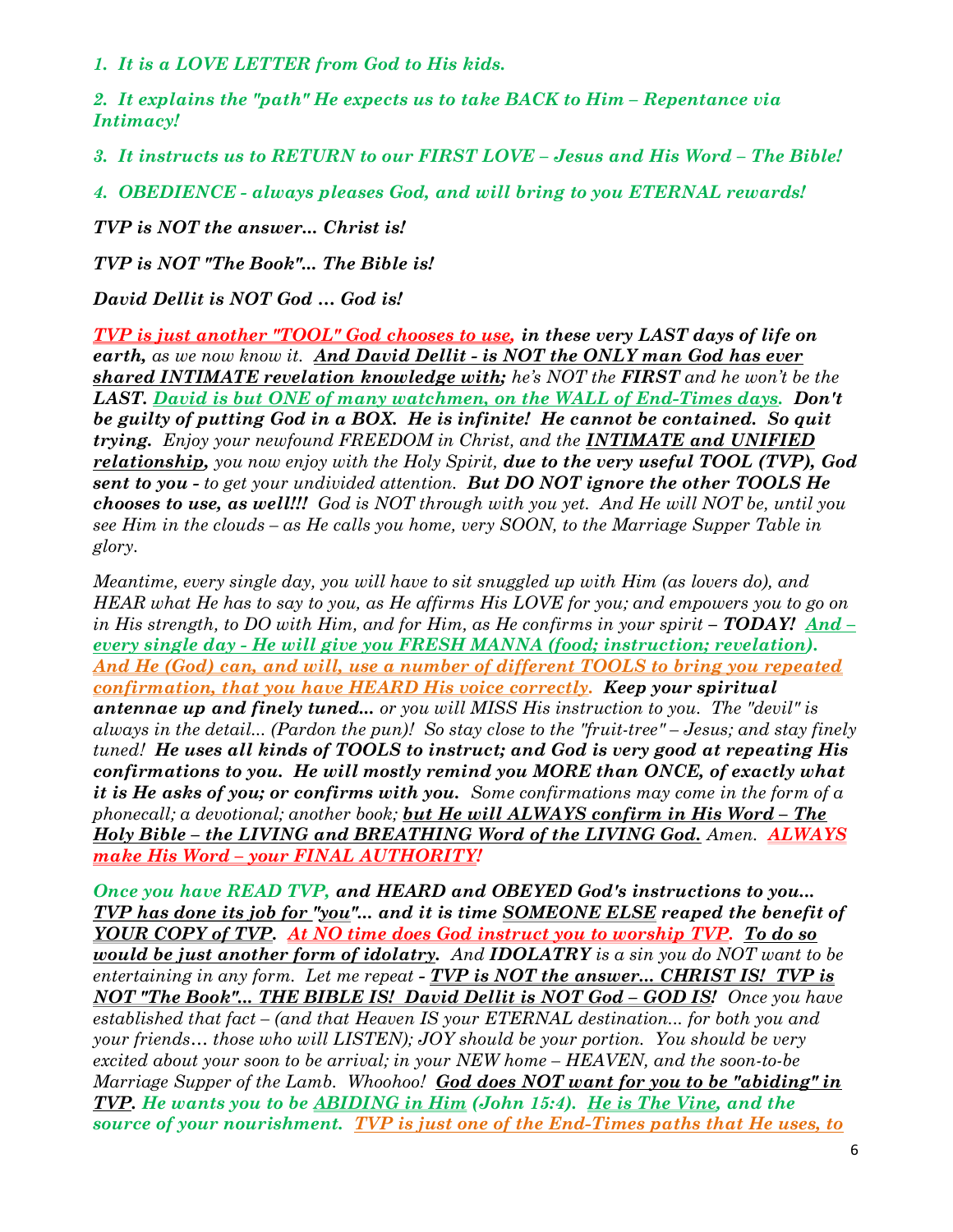get you BACK to Him; and home WITH Him, for all of eternity! Hallelujah! Your CALL to COME HOME is very near. And there is Scripture reference (Matthew 16), where God rebuked the Pharisees for KNOWING how to read the SIGNS of the times and seasons... of this world... BUT – they could NOT READ the SIGNS of the TIMES and SEASONS of His RETURN. If you want to be found READY and waiting for Him... then LEARN to READ the SIGNS and SEASONS of His return… and YOUR GOING HOME!

When TVP has done its job of returning you to your FIRST LOVE - Jesus... then **HEAR ALL of the other instructions** He has for you, on a **daily basis.** He has NOT stopped speaking. He is VERY NEAR to ALL who would seek Him with ALL of their heart. His narrative continues. Don't develop a road-block by staying trapped in idolatry; or defiant, rebellious, ignorance of TRUTH. HEAR and HEED from ALL sources of instruction; from ALL watchmen; as the Spirit giveth utterance; and YOU... rightly divide the Word of Truth. God is NOT going to DO for you, anything He has empowered and instructed you to do, for yourself. God has DONE everything He is ever going to DO... regarding your eternal destination. **Reaching your destiny – is NOW** up to you, and just how seriously you take God's Word of TRUTH, and apply it to your life, in OBEDIENCE to His instruction.

A snippet of my testimony …God did NOT use TVP to CALL me BACK to Himself. He used the BOOK titled "The God Chasers" by Tommy Tenney. Wow! What an awesome experience. What a journey! My life has NEVER been the same since. However, I have also been so blessed by His introducing me to TVP, and confirming so many of my questions - via that book (TVP). But, God does NOT want for me to get stuck in "that book". He wants for me to get STUCK in … (abide) in Him.

God is THE CREATOR, remember, and He continually calls for our participation to cocreate, via our OBEDIENCE; to share what we KNOW, with all those who would **RECEIVE;** and so be eternally blessed. He wants for us to be the labourers in the fields white for harvest... **but He goes on to say – the labourers are FEW. He understands** our frustrations... for He also was rejected, and persecuted, as we are. But He NEVER gives us "leave of absence". He will always have a task for us... however menial. It's NOT about the SIZE of the project He assigns; but the OBEDIENCE of the response, that matters. It's about what YOU DO with the towels and dishes... that really matters. He will NOT ask you do anything - that He will NOT also, equip you for the task. And mostly He simply asks – what do you have in your hand? Use that!

God is NOT a God of confusion. He makes life very SIMPLE; if you will just listen to Him. If you have YIELDED your ALL to Him, in humble OBEDIENCE and HOLINESS; He will LEAD - and you will simply - FOLLOW. It's that SIMPLE. But you MUST keep your *'beak' in The Book; The Bible;* with your spiritual antennae highly tuned, for His voice of instruction... to LIVE and MOVE and have your BEING – according to His Will and Purpose for your life. That is the ONLY way you can bring Him glory perpetually; habitually; and for you to walk in **The Blessing'...** as He promised. **He does** NOT BLESS 'your' ideas, and opinions, and decisions. He instructs! He LEADS! You OBEY – then He blesses your OBEDIENCE.

Are you getting the message? Take the TOOL... TVP; Read the manual... His Instructions; Follow His instructions – via INTIMATE OBEDIENCE; and enjoy the spiritual sustenance which comes from the VINE (Jesus) and the "fruit of the labour". Once your 'paddock' (life) is cultivated... share your 'equipment' (TOOLS), with your neighbour (brother and sisters) who need a helping hand up the 'heavenly